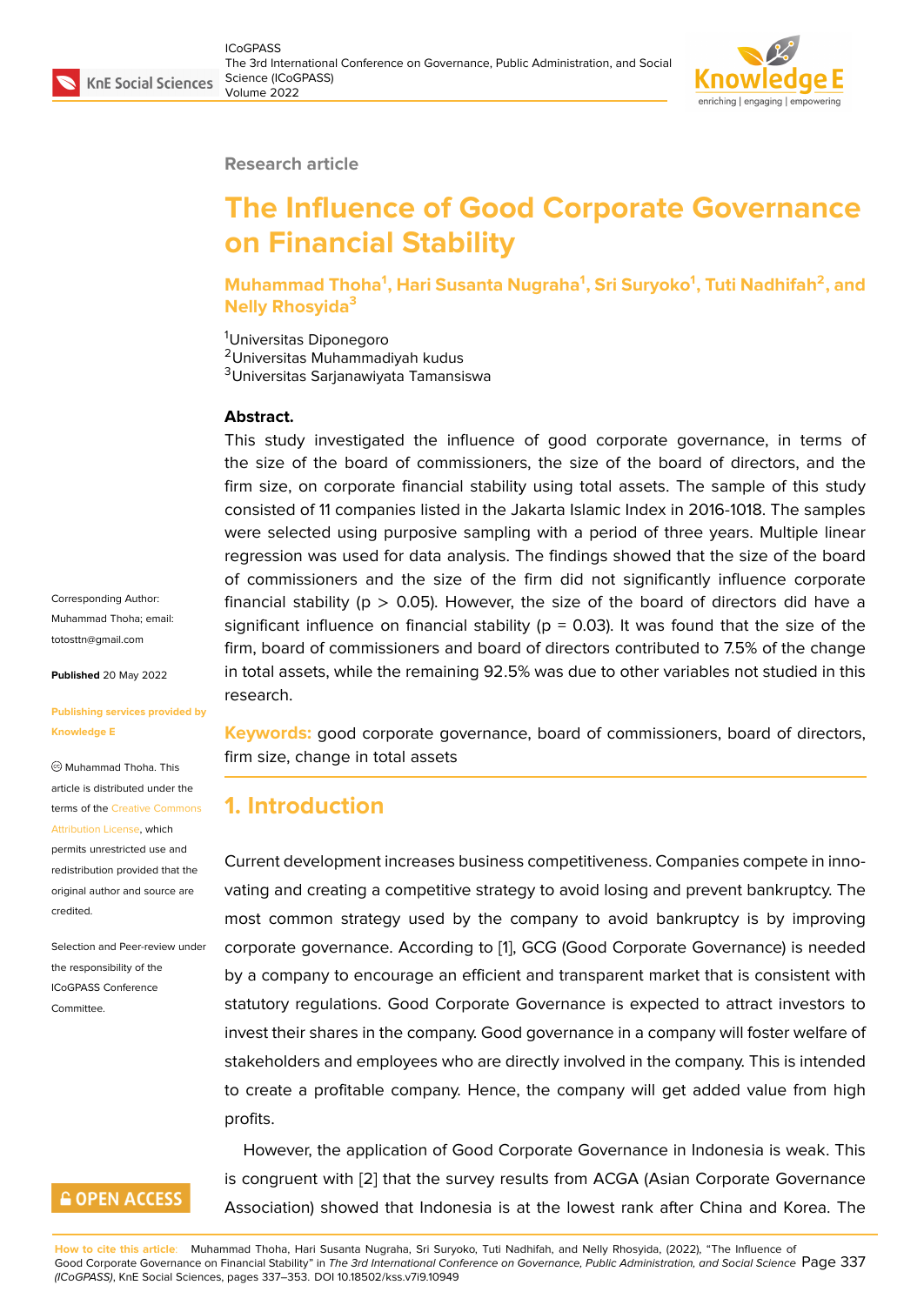corporate governance problems were caused by the economic crisis in some countries in Asia, including Indonesia.

The economic crisis in Indonesia disclosed various cases regarding the manipulation of the financial statements in companies. According to Bordiono in [3], there are several manipulations of financial statements in Indonesia, such as PT. Lippo Tbk and PT Kereta Api Indonesia Tbk. This supports research conducted by Chehaat et al. in [4] that the GCG in a company requires transparency. This is because t[ra](#page-14-2)nsparency greatly influences the company's performance. Therefore, a company establishing GCG and transparency will prevent fraud in its financial statements.

The cause of the poor GCG in a company is usually due to a lack of understanding on how to carry out GCG practices in business activities and a lack of understanding of the value obtained by the company. According to [3], due to poor corporate governance, some companies experience losses and bankruptcy. It is usually caused by poor relations between stakeholders and investors, inefficient financial reporting, and weak law enforcement in a company. Good governanc[e i](#page-14-2)n a company will lead to more effective and efficient financial performance.

In developing countries like Indonesia, there are two government mechanisms of external government and internal government. In the case of ineffective external government and lack of legal protection for investors, the mechanism used in the company is an internal governance mechanism to reduce problems among stakeholders [5].

Financial performance is an indicator of the financial condition of a company. It describes the company's achievements in a certain period. Therefore, the measurement of GCG in this study used the internal governance mechanism of the b[oa](#page-14-3)rd of commissioners, the board of directors, and the firm size. This is in line with Zulfikar's research in [6] that the financial performance of a company is influenced by the policies taken by the directors and the supervision carried out by the board of commissioners.

The board of commissioners is responsible as a supervisor and advisor in the company. The b[oa](#page-14-4)rd of directors is responsible for running the operations and management of the company to achieve the goals of the company, which is profit. In addition, the firm size is important in the company, that is, the management department. Firm size also describes the size of the assets owned by the company such as capital and the rights and obligations of the company.

The stability of corporate financial performance is crucial as the instability will disrupt financial intermediation within the company. Corporate financial stability is a state in the economic mechanism that includes pricing, allocating, and managing financial risks to function properly supporting the company's economic growth. In a company, one of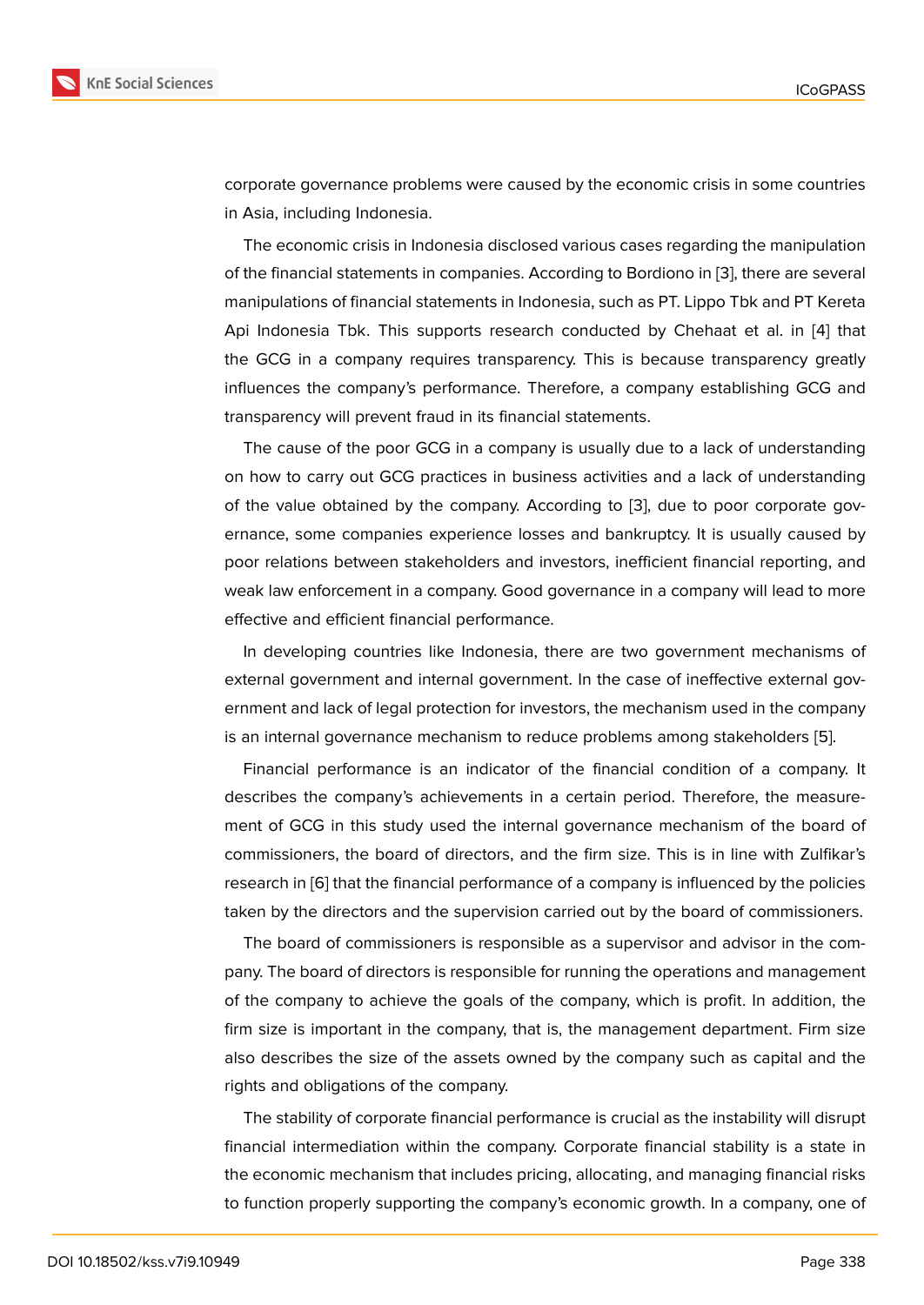the important aspects in examining a company's performance is through a company's financial statements, which is called financial performance. The financial statements in the company contain the company's performance such as revenues, costs, and profits, or in a certain period. The stability of financial performance can be seen from its volatility. In companies, financial instability is caused by, among others, external and external sources including include credit, liquidity, market, and operational risks [7].

Therefore, financial system instability will endanger and hinder economic activities within the company and lead to a crisis or lack of funds. In this case, the company will need a fairly distributed cost to save the company from losses d[ue](#page-15-0) to financial system instability. Thus, financial instability in the company will have an impact on investor confidence. The instability of the company's financial system can make investors withdraw their funds and cause liquidity problems in the company.

This study investigated the influence of GCG in terms of the size of the board of commissioners, the board of directors, and the firm size. GCG will improve financial performance to be more effective and efficient. In addition, GCG can also lead to better decision-making within the company. Financial stability in a company can also increase investor confidence to invest their shares, thus, the company will increase its liquidity. Referring to the introduction, this study explored the influence of GCG (Good Corporate Governance) on corporate financial stability.

#### **1.1. GCG (Good Corporate Governance)**

According to [2], good corporate governance is a governance system in decision-making used to control and regulate the company. GCG in a company aims to manage risk in the interests of stakeholders as well as to earn profits. Therefore, GCG can encourage transparent, [cle](#page-14-1)an, and professional corporate management. Thus, GCG will attract investors to invest in their shares.

According to Arguden in [4], there are six main concepts in corporate governance, including consistency, responsibility, accountability, fairness, transparency, and effectiveness. According to [8], corporate governance describes the relationship among all parties in determining the [dir](#page-14-5)ection and performance of the company. Good corporate governance provides benefits such as good performance, meeting compliance, managing risks, and go[od](#page-15-1) relationships. The basic principles of corporate governance are:

1. Responsibility, describes that the company is responsible for the rights of all stakeholders as determined by the law and also responsible for improving performance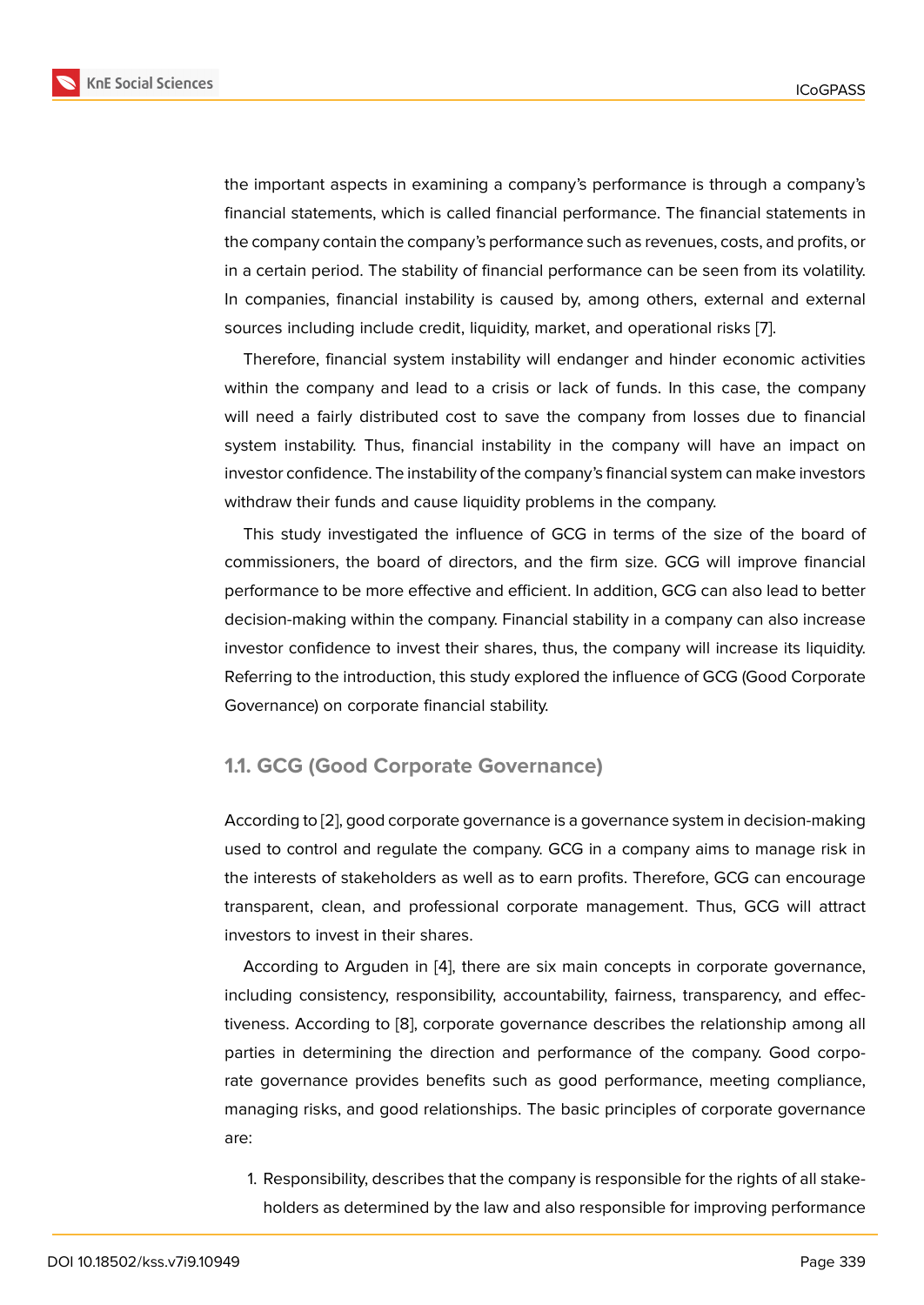between the company and stakeholders to achieve a profitable and sustainable business [9]. The responsibility relates to the importance of good cooperation between the company and its stakeholders in the long term between the company and stakeholders.

- 2. Accountability, refers to the company's explanations and support to decisions and actions made by management to stakeholders [10]. Accountability explains that a company must provide extensive information to all stakeholders about all decisions made by management.
- 3. Fairness, the company will make fair decisions for shareholders in the form of other stakeholders such as resource providers [11]. Fairness means that stakeholders must be fair to shareholders, suppliers and consumers when conducting company business.
- 4. Transparency means that the company must also be transparent to stakeholders in the process of providing information promptly, including the processes implemented by the company and all activities carried out in the company [12]. Transparency is very important for all companies since it can influence corporate performance. The company must also be transparent to stakeholders regarding operational information and all activities that the company conducts within [the](#page-15-2) specified period.

Good corporate governance is based on a regulatory mechanism. Good procedures and relationships with all existing and related parties in a company to properly perform their respective duties. There are three important elements of the corporate governance mechanism. The first is a company structure in the form of an organizational structure. The structure is included in the mechanism because changes in the company structure will influence existing financial performance. The second is in the form of systems run within the company and processes carried out by the company. Systems and processes become mechanisms because a company must have a good system and a good process. In addition, the company's systems and processes must be transparent during implementation. The third is the process of entering the mechanism because it can be used to control and guide the operation of the company so that it can proceed smoothly as expected.

In developing countries, including Indonesia, there are two government mechanisms of external and internal government. When the efficiency of the external government is low and the legal protection of investors is weak, the mechanism adopted by the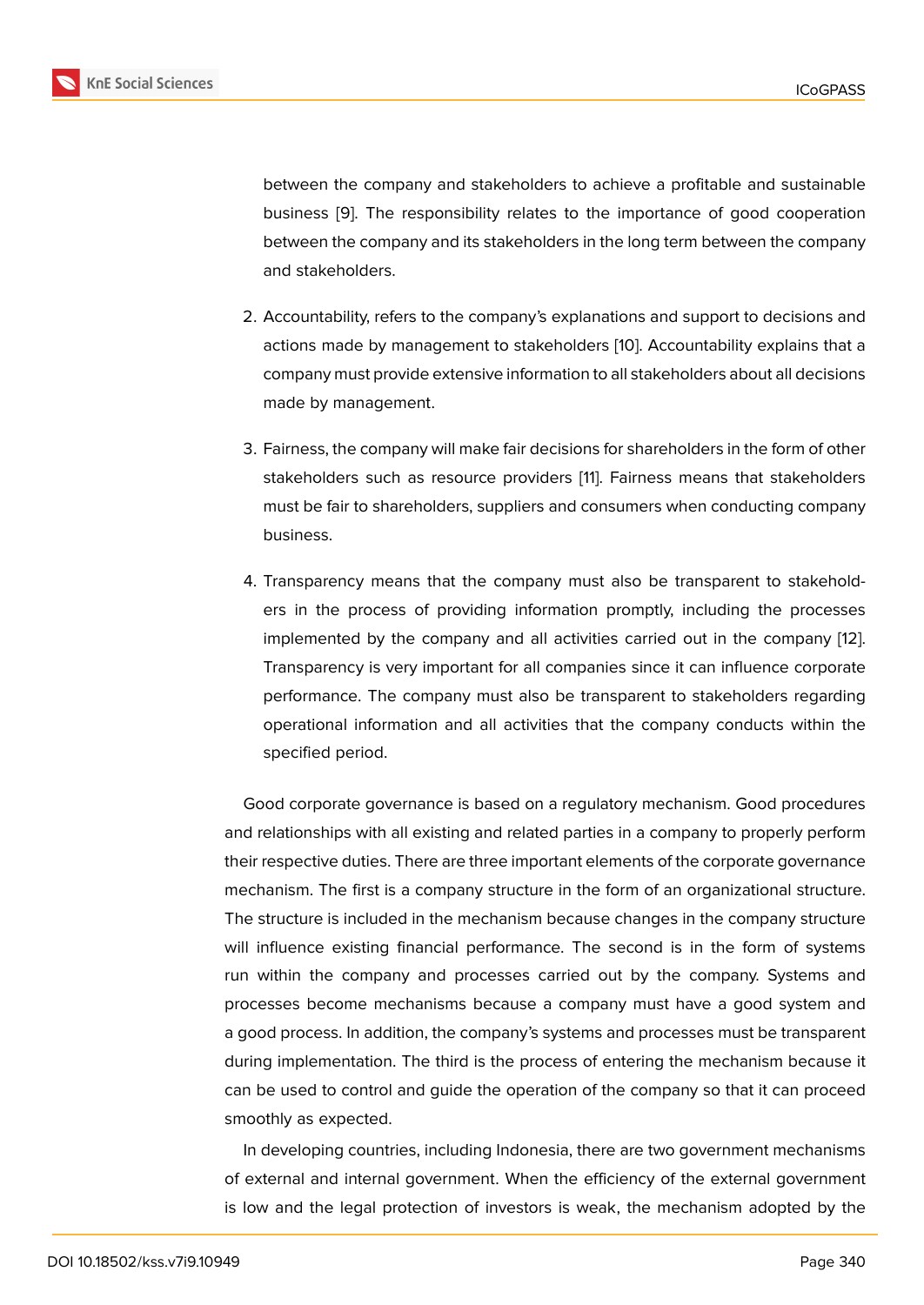company is an internal governance mechanism to reduce conflicts among stakeholders [5].

According to [14], agency theory is a relationship between the principal and the agent where the principal gives authority to the agent in making decisions for the interest of [th](#page-14-3)e principal. The agent performs services on behalf of the principal and for the benefit of the principal. [It c](#page-15-3)an be said that the principal has the same goal as the agent, so the agent will always support and do whatever is ordered by the principal. Actions taken by an agent will get a reward. Such a relationship is called a contract. In agency theory, an agent is seen as a party who wants to maximize itself to fulfill the contract. However, in the agency, conflicts arise due to conflict of interests between the principal and the agent as both principal and the agent want the advantages.

In this case, Corporate governance also has a corporate governance structure that is divided into two. The first is the company's external control consisting of interested parties outside the company such as the money market, capital market, regulators, and so on. The second is internal control which is also the focus of this study consisting of the board of commissioners and the board of directors [13].

#### **1.2. Board of Commissioners**

According to the Law of the Republic of Indonesia. No. 40 of 2007 concerning Limited Liability Company, Article 108 Paragraph (5), a company in the form of a limited liability company is required to have at least two members of the board of commissioners. The number of members of the board of commissioners is adjusted to the complexity of the company without compromising effectiveness in making appropriate decisions within the company. This is in line with Sembiring's opinion in [13], that the greater the number of commissioners, the easier it is to control the CEO (Chief Executives Officer) and the more effective it is to monitor the management.

Thus, it can be concluded that a wage on the structur[e o](#page-15-4)f the board of commissioners can influence the financial performance of the company. In addition, the board of commissioners in the company is very important because the more members of the board of commissioners, the easier it is to control the CEO. In addition, the number of commissioners can make it more effective in monitoring the management activities in the company.

According to the National Committee of Policy Governance [13], the board of commissioners is a mechanism in corporate governance in the highest internal control that is responsible for monitoring and providing input to the board of directors, as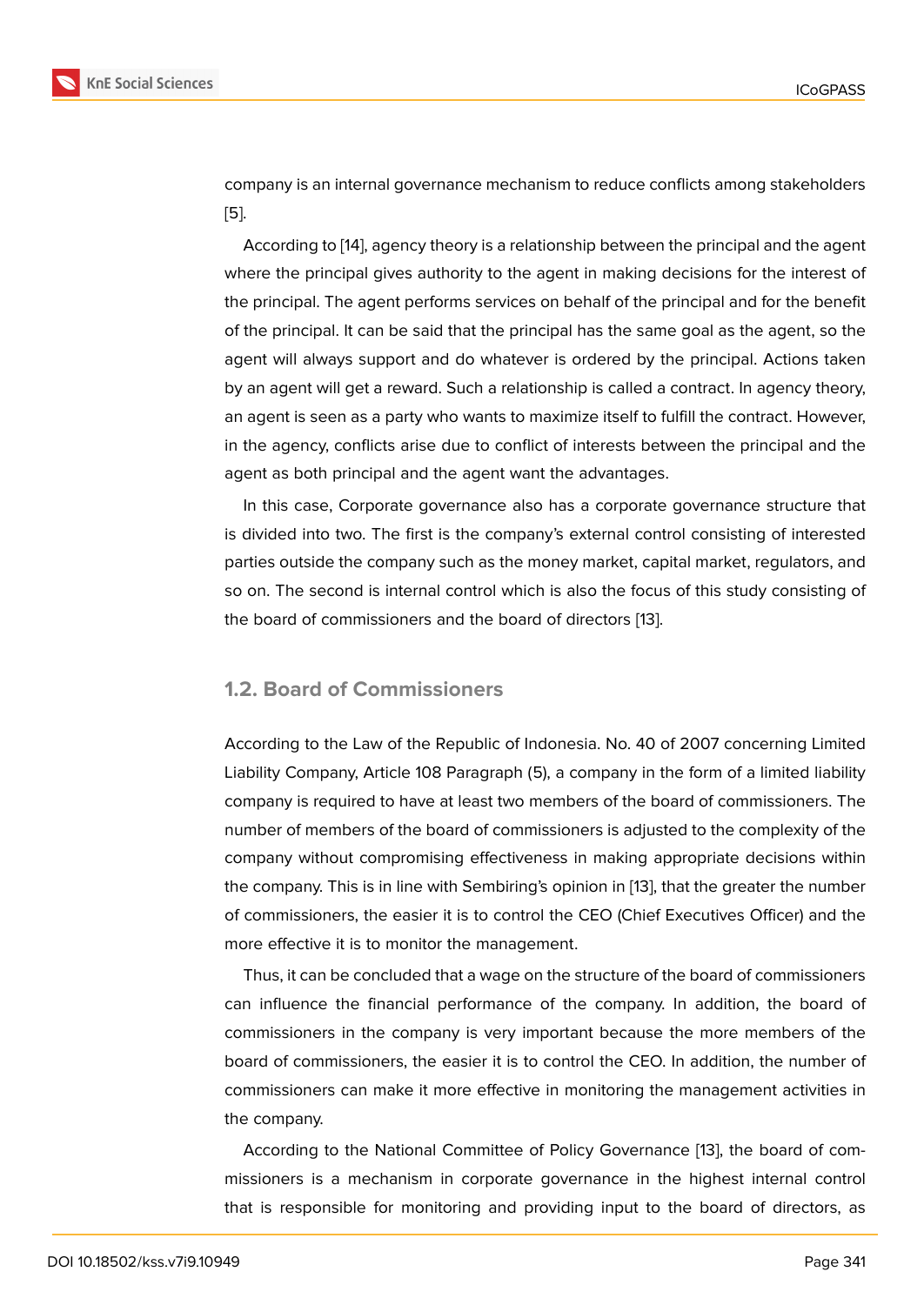well as ensuring that the company has implemented GCG appropriately. Thus, it can be concluded that the board of commissioners serves as a guarantor of the company strategy implementation in order to carry out its work according to the company's goals. In addition, the supervision of directors must be responsible for assessing whether the company has fulfilled its responsibilities in managing and developing the company.

#### **1.3. Board of Directors**

The board of directors is involved in the entity of a company whose task is to carry out and manage the company [13]. Therefore, it can be concluded that the role of the board of directors is to be fully responsible for the operation and management of the company in order to safeguard its interests and enable the company to operate as expected. The board of directors has th[e a](#page-15-4)uthority to make decisions to manage resources in the company and funds from investors.

Therefore, it can be concluded that one of the important things in the organizational structure of the company is the board of directors. The board of directors is involved in performing all duties required by the company and is related to the management of the company. The number of boards of directors influences the financial performance of the company. More members of the board of directors will make it easier to run and take care of the management of the company.

#### **1.4. Firm Size**

Firm size is important in the management of a company. Firm size is determined by the size of the total assets, total sales, market capitalization, and the number of employees. If the items owned by the company are of large value, the firm size will also be large [15]. The size of the can be seen from the total assets owned, total product sales, market capitalization, the number of employees. If the firm size is large, the total assets, sales, market capitalization, and workforce are also large that these items follow the firm s[ize](#page-15-5).

The results of research conducted by Darmawati in [13] showed that a large company has more financial strength to support its performance. In another study conducted by Hesti and Uyun in [13], the firm size has a significant influence on corporate financial performance. From the results of previous research, i[t c](#page-15-4)an be concluded that the firm size has an influence on corporate financial performance. This is because the firm size can describe the si[ze](#page-15-4) of the corporate assets or finances.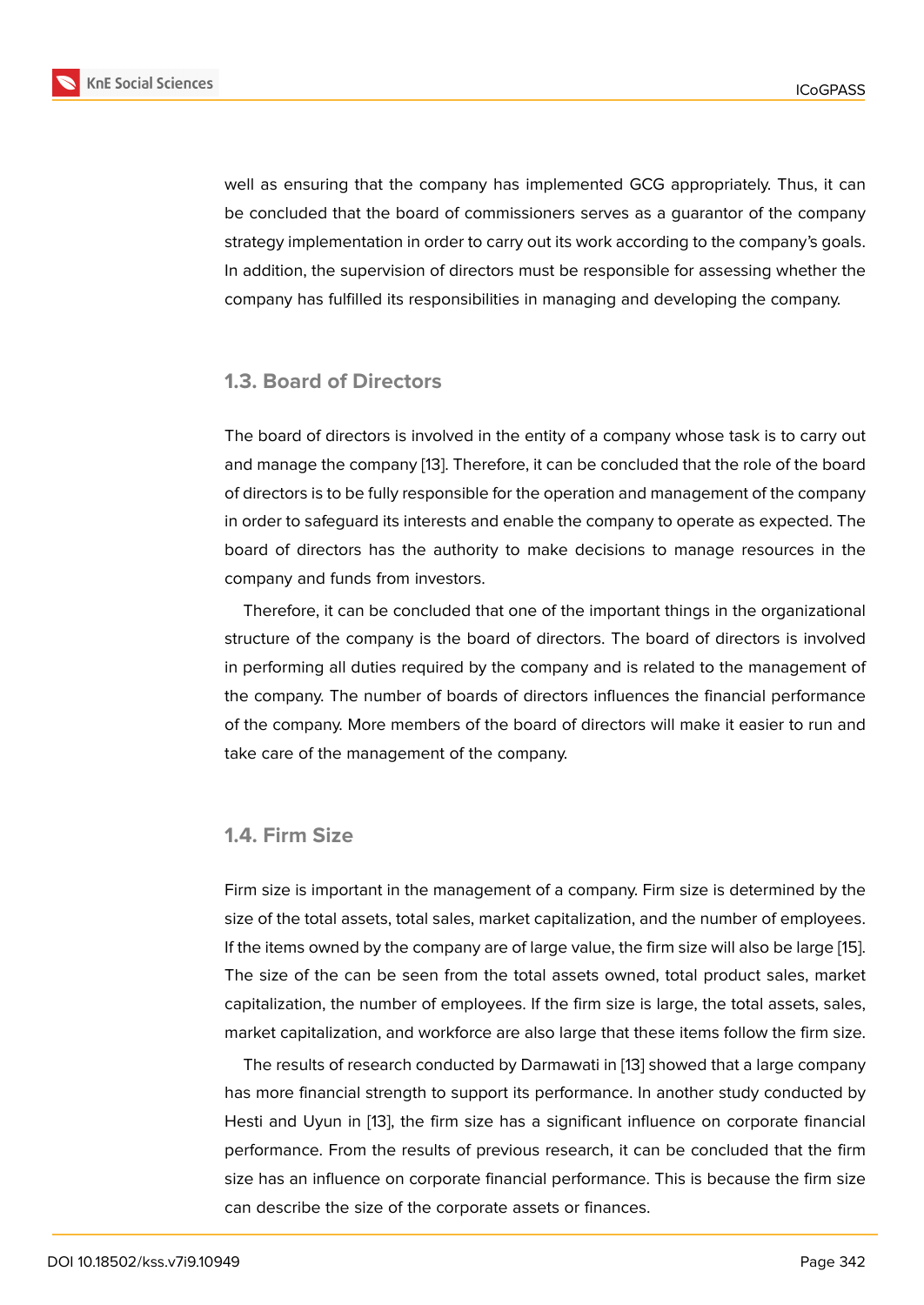It can be summarized that to see the firm size, you can look at the total assets divided by the total equity in the company's financial statements. The firm size can be seen from the assets owned by the company. The larger the assets, the larger the firm size. The company's assets have been included in the financial statements. Thus, it is easier for investors to choose a good company to invest their shares in.

#### **1.5. Financial Stability**

According to [16], financial statements are part of the financial reporting process. Financial statements consisting of balance sheets, income statements, cash flow statements, statements of changes in capital, and notes to financial statements that describe the company's ac[hie](#page-15-6)vements within a certain period of time. Corporate financial statements are said to be good when they are stable. A financial sector can be said to be stable if there is no excessive volatility in a company and there is no measure to see excessive volatility. However, a company usually looks at excessive volatility by observing volatility moves that are very far from the established average trend. Financial stability consists of financial institutions, financial markets, and financial infrastructure that is able to withstand stress, so as not to interfere with financial intermediaries [17]

Financial system stability in a company is influenced by several factors such as external factors (international) and internal factors (domestic). In the financial system, several risks often emerge including credit risk, liquidity risk, market ri[sk](#page-15-7), and operational risk [18].

- 1. Credit risk here occurs when the debtor fails to fulfill his obligations in paying the [pr](#page-15-8)incipal or interest payment that has been agreed upon by both parties. Credit risk is the main risk.
- 2. Liquidity risk is the company's inability to pay the debtor's requested funds in a short period of time.
- 3. Market risk is a loss on the balance sheet caused by changes in interest rates, foreign exchange rates, stocks, and commodities.
- 4. Operational risk is a risk that cannot be carried out normally due to natural disasters, one example is a fire that burns all important company data.

These risks occur due to management failure of the lack of liquidity. Therefore, the company cannot fulfill its financial obligations at the specified time. Another thing that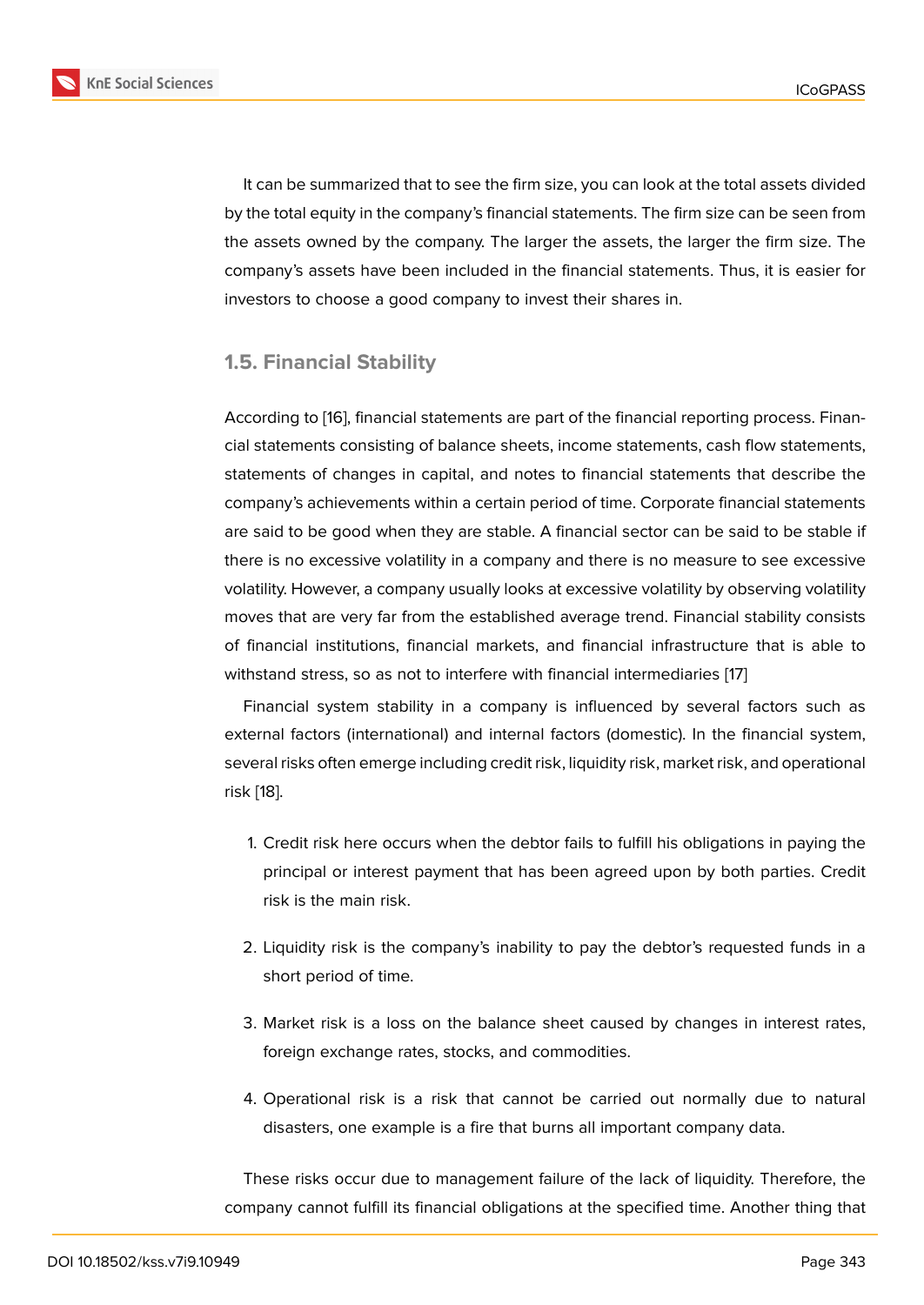causes these risks is errors, one of which is in the internal control structure or problems in the company's management information system.

#### **1.6. JII (Jakarta Islamic Index)**

JII ( Jakarta Islamic Index) is calculated using the stock average with the criteria that the shares meet sharia principles in Indonesia. Since the JII was developed in 2000, there has been the formation of sharia instruments that can support the establishment of a sharia capital market, which was then launched in Jakarta in 2003. JII was formed as a result of cooperation between the Indonesian capital markets with PT. Danareksa Investment Management. However, the Islamic capital market in Indonesia still imitates the Islamic capital market in Malaysia, that is, by combining conventional exchanges. The shares that are included in the JII in Indonesia are 30 shares, meeting the predetermined sharia criteria [18].

### **2. metho[d](#page-15-8)**

This research used a descriptive quantitative approach. The type of this research is evaluation research. The population of this study was 30 companies registered in JII ( Jakarta Islamic Index) that have met the specified sharia criteria. This study took samples from 2016 to 2018 using variables on the board of commissioners, board of directors, and firm size. The sampling in this study was not listed in 2016-2018, as well as the selection of companies that presented financial statements in rupiah. The sampling technique in this study used a purposive sampling. The selection of samples used certain targets or considerations [19]

The source of data used in this research was secondary data. The data was collected by other people and has been documented. The data source in this study is in the form of an annual report of all compan[ies](#page-15-9) listed on the JII ( Jakarta Islamic Index) from 2016 to 2018. The data analysis method used in this study is multiple linear regression by performing descriptive statistical tests and classical assumption tests to see the influence of GCG in terms of the board of commissioners, board of directors, and firm size on the corporate financial stability with changes in total assets. The analytical model used in this study are:

Achange =  $\alpha + \beta_1$  BCOM+  $\beta_2$  BDIR +  $\beta_3$  CSIZE + e Description:

ACHANGE = Change in Total Assets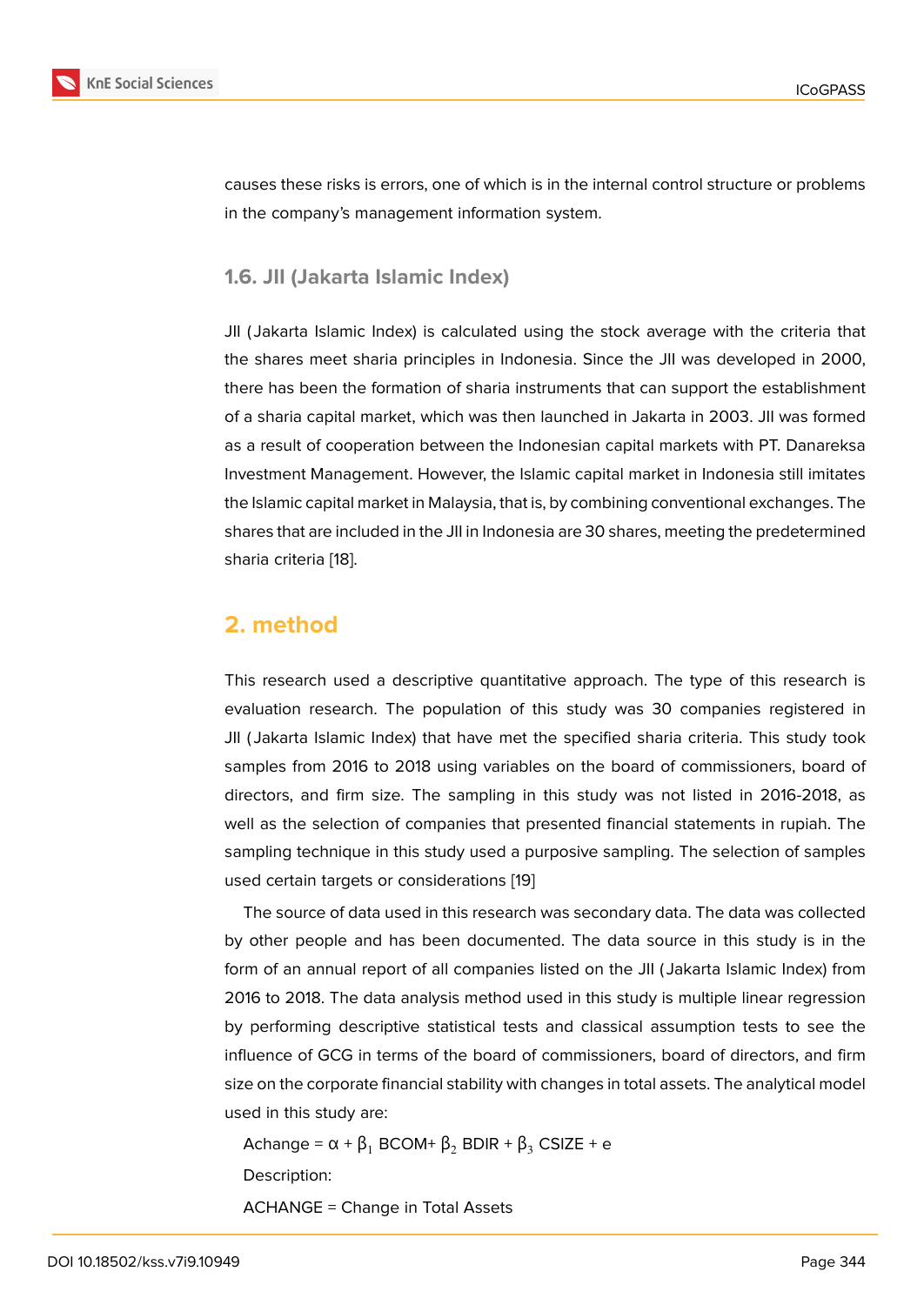

α = Constant  $\beta_{1-5}$  = Coefficient BCOM = Board of Commissioners BEDIR = Board of Directors FSIZE = Firm size e = residual or error

This study explains that good corporate governance can improve effective and efficient financial performance, thus creating better decision-making in the company. Effective and efficient financial performance is seen from the financial stability of a company. This is because financial stability in the company will increase investor confidence in investing their shares that increase the company's liquidity. Therefore, the company will get a bigger profit. Hence, based on the description, the hypotheses formulated in this study are:

 $H_1$ : The size of the board of commissioners influences corporate financial stability.

 ${\sf H}_2$ : The size of the board of directors influences corporate financial stability.

 $H_3$ : The firm size influences corporate financial stability.

## **3. Results and Discussion**

#### **3.1. Result**

Samples were taken from companies registered at JII ( Jakarta Islamic Index) for three years, from 2016 to 2018. In this study, researchers took 11 companies with 33 samples for three years. Companies listed on JII were 30 companies. However, only 11 companies were taken, the rest were eliminated because the sampling in this study was not listed in 2016-2018 and the selection of companies that presented financial statements in rupiah. There were 19 companies eliminated. Table 1 presents descriptive statistics in this research model.

| Variable              | N  |       | Minimum Maximum Mean |        | <b>Std. Deviation</b> |
|-----------------------|----|-------|----------------------|--------|-----------------------|
| <b>BCOM</b>           | 33 | 3.00  | 12.00                | 6.4545 | 2.26510               |
| <b>BDIR</b>           | 33 | 5.00  | 11.00                | 7.8182 | 1.64800               |
| <b>FSIZE</b>          | 33 | .00   | 1.00                 | .4697  | .21015                |
| <b>ACHANGE</b>        | 33 | $-11$ | .59                  | .1448  | .16213                |
| Valid N (listwise) 33 |    |       |                      |        |                       |

Table 1: Results of Descriptive Statistics.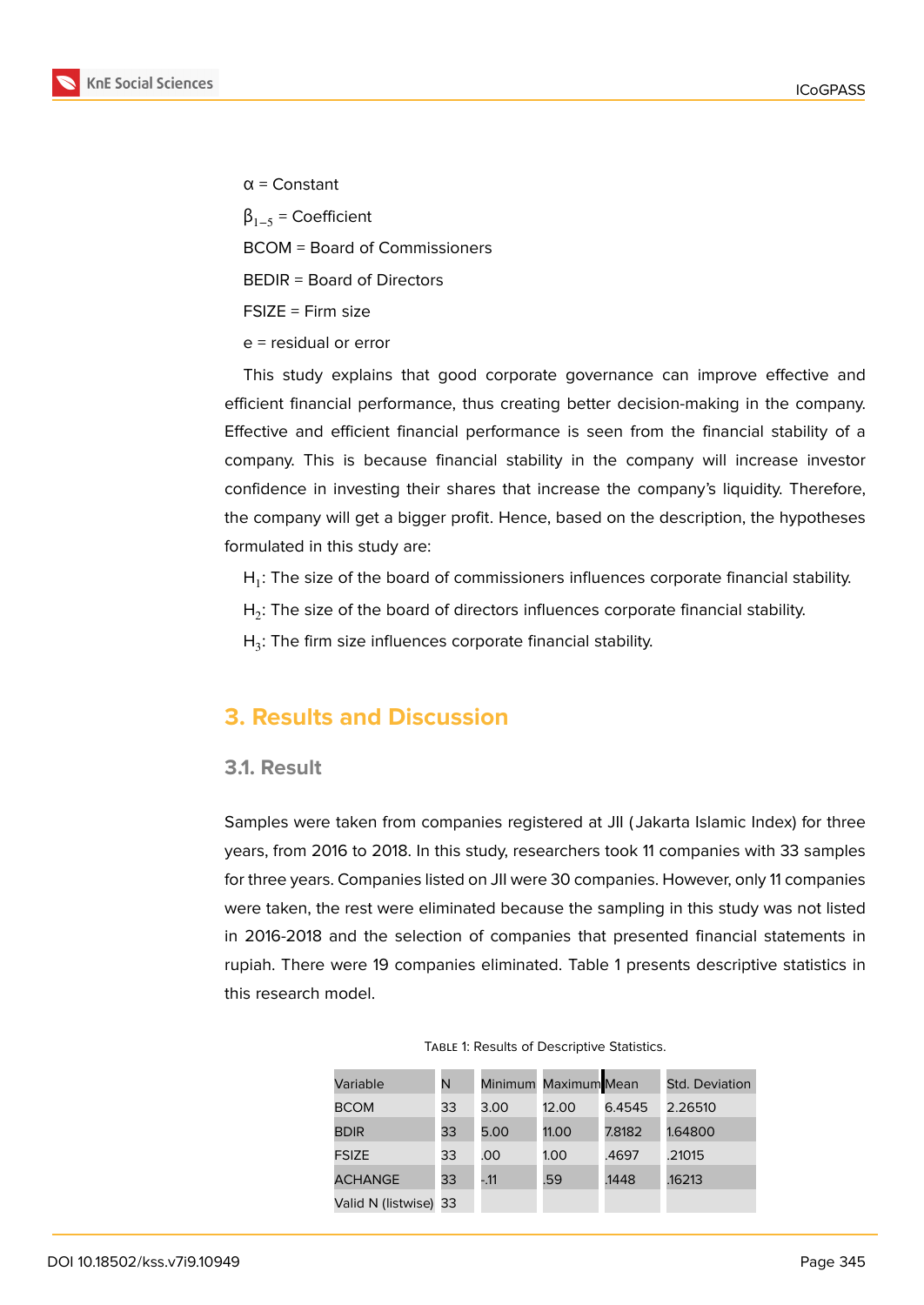

Table 1 explains the results of the descriptive statistics employing SPSS as follows:

- 1. The descriptive test on the variable of the size of the board of commissioners shows an average value of 6.4545 which indicates that the company is supervised by the board of commissioners of more than six people. Thus, it can be concluded that the company has an adequate board of commissioners in providing oversight to the board of directors in achieving the desired company performance.
- 2. Results of the variable of the size of the board of directors show an average value of 7.8182, which indicates that the company is supervised by the board of directors consisting of more than seven people. Therefore, the company has a sufficient board of directors to defend its interests in conducting business and management, so that it can be managed following the company's expectations.
- 3. The descriptive test on the firm size variable explains that the minimum value is 0.00 and is added to the maximum value of 1.00 then divided by 2, the result is 0.5. From these calculations, the average value of the variable of the firm size is smaller than the median value (0.4<0.5). This shows that the small firm size of total assets owned by companies.

#### **3.1.1. Classical Assumption Test**

Table 2 delineates the result of the normality test, which is 0.320. This shows that the residual in multiple regression analysis has a normal distribution since it is more than 0.05.

| Variable | Profitability | Description |
|----------|---------------|-------------|
| Residual | 0.320         | Normal      |
| 0.0000   |               |             |

Table 2: Normality Test Results using Kolmogorov Smirnov

Source: Secondary Data, 2019

The multicollinearity test described in Table 3 shows that all the independent variables in this study have no multicollinearity. It can be seen in the table that the tolerance value is greater than 0.1 and the VIP is less than 10.

The autocorrelation test described in Table 4 shows the Durbin-Watson value is 0.779. This Autocorrelation Test used a significant value of 5% (0.05). Hence, it can be concluded that in this study, there is no autocorrelation, because the Durbin-Watson value is greater than the significant value of 0.05.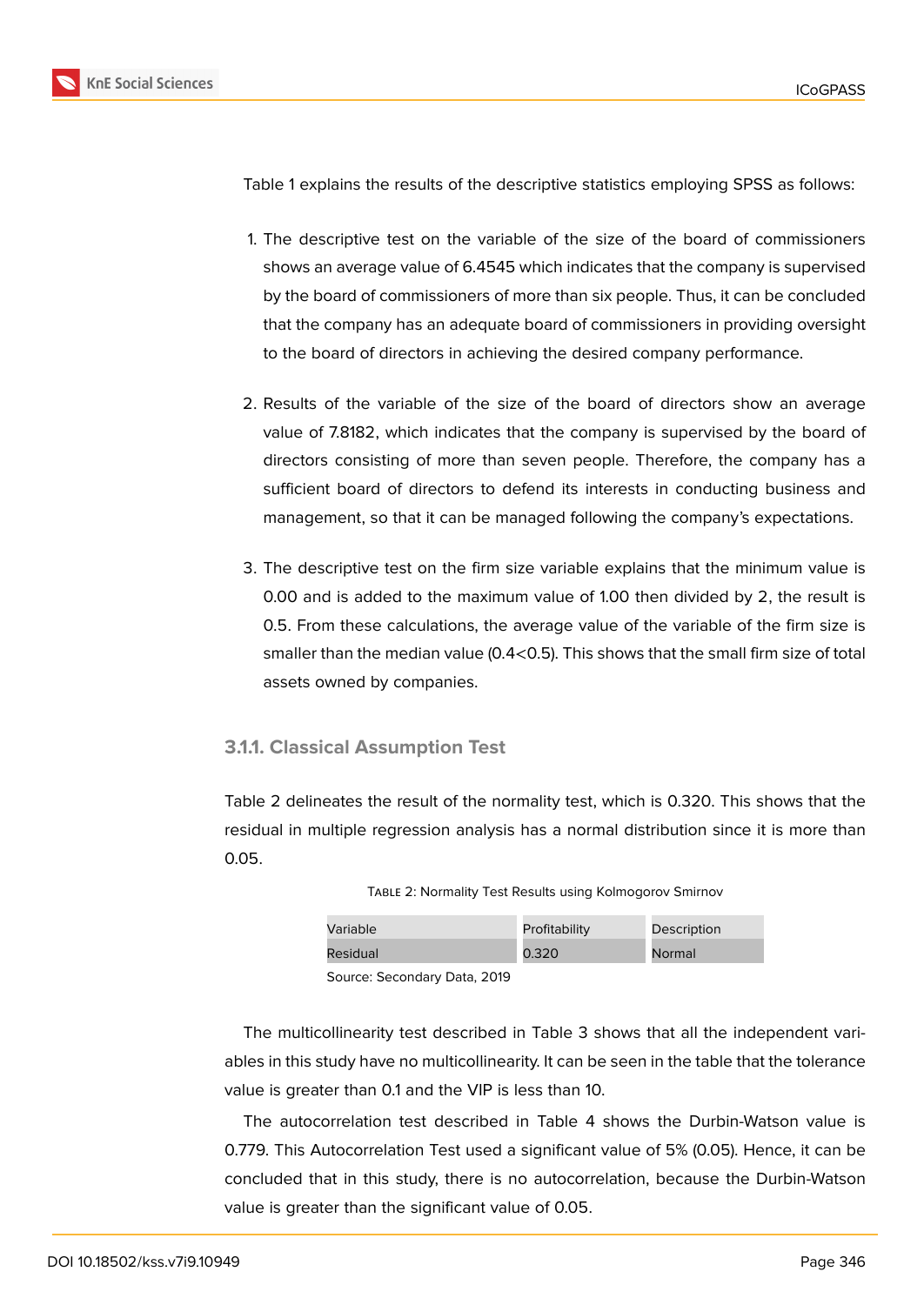| Variable                                              | <b>Tolerance</b> | VIF   | Description                   |
|-------------------------------------------------------|------------------|-------|-------------------------------|
| The l<br>board<br>of.<br>the<br>size<br>commissioners | of 0.985         | 1.016 | There is no Multicollinearity |
| The size of the board of directors                    | 0.941            | 1.063 | There is no Multicollinearity |
| Firm size                                             | 0.947            | 1.056 | There is no Multicollinearity |
|                                                       |                  |       |                               |

Source: Secondary data in 2019

Table 4: Autocorrelation Test Results.

| Model                                                   | R            | R Sauare |      | Adjusted R Square Std. Error of the Estimate Durbin- | Watson |  |  |  |
|---------------------------------------------------------|--------------|----------|------|------------------------------------------------------|--------|--|--|--|
|                                                         | $.402a$ .161 |          | .075 | .96201359                                            | .779   |  |  |  |
| a. Predictors: (Constant), FSIZEx3), BCOM x1), BDIR(x2) |              |          |      |                                                      |        |  |  |  |
| b. Dependent Variable: ACHANGE                          |              |          |      |                                                      |        |  |  |  |

The Heteroscedasticity Test depicted in Figure 1 shows that the points spread above and below the number 0 on the Y axis. Hence, this study does not indicate the Heteroscedasticity.





**Figure** 1: Scatterplot. (Source: Data processed by SPSS, 2019).

#### **3.1.2. Multiple Linear Regression**

The coefficient of determination test results described in Table 5 shows that the value of the Adjusted R2 is 0.075. The contribution of the variable to the ACHANGE variable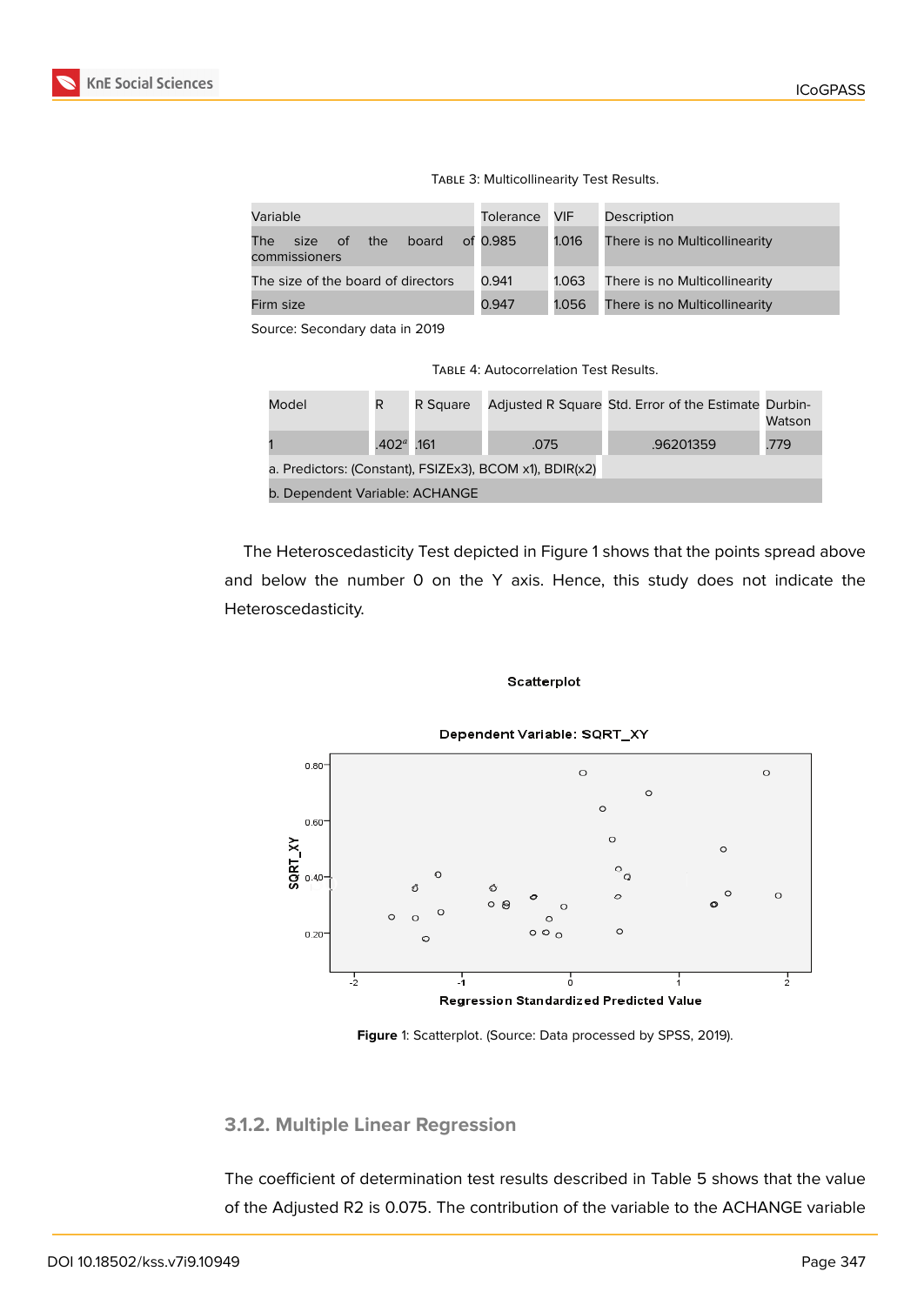

is influenced by the BCOM, BDIR, and FSIZE variables by 0.075 (7.5%). While the rest 92.5% is influenced by other variables outside the study.

TABLE 5: Coefficient of Determination Test Results ( $R^2$ ).

| Model                                                   | R               | R Square |      | Adjusted R Square Std. Error of the Estimate Durbin- | Watson |  |  |  |
|---------------------------------------------------------|-----------------|----------|------|------------------------------------------------------|--------|--|--|--|
|                                                         | .40 $2^{\circ}$ | .161     | .075 | .96201359                                            | .779   |  |  |  |
| a. Predictors: (Constant), FSIZEx3), BCOM x1), BDIR(x2) |                 |          |      |                                                      |        |  |  |  |
| b. Dependent Variable: ACHANGE                          |                 |          |      |                                                      |        |  |  |  |

Partial test (t-test) in Table 6 shows :

- 1. The value of t on the variable of the Size of the Board of Commissioners (BCOM) in this study is 0.537 with a significant p-value of 0.595. The value is greater than α, which is 0.05. Thus, it can be concluded that there is no significant relationship between BCOM and ACHANGE.
- 2. The value of t on the variable of the Size of the Board of Directors (BDIR) in this study is -2.261 with a significant p-value of 0.031. The significant value is smaller than α, which is 0.05. Thus, there is a significant relationship between BDIR and ACHANGE.
- 3. The t value of the variable of Firm Size (FSIZE) in this study is -0.081 with a significant p-value of 0.936. It shows that the value is greater than α, which is 0.05. Thus, there is no significant relationship between FSIZE and ACHANGE.

| Model      | Unstandardized<br>Coefficients |            | Standardized Coefficients T |       | Sig.  | <b>Collinearity Statistics</b> |       |
|------------|--------------------------------|------------|-----------------------------|-------|-------|--------------------------------|-------|
|            | в                              | Std. Error | <b>Beta</b>                 |       |       | Tolerance                      | VIF   |
| (Constant) | -2.120E-<br>16                 | .167       |                             | .000  | 1.000 |                                |       |
| BCOM (x1)  | .092                           | .171       | .092                        | .537  | .595  | .985                           | 1.016 |
| BDIR(x2)   | $-0.397$                       | .175       | $-0.397$                    | 2.261 | .031  | .941                           | 1.063 |
| FSIZE(x3)  | $-0.014$                       | .175       | $-0.014$                    | -.081 | .936  | .947                           | 1.056 |

Table 6: Partial t-test Result.

The F test described in Table 7 shows the significant value of F is 0.159. It is greater than of 0.05. Thus,  $\mathsf{H}_a$  is rejected. In other words, the size of the board of commissioners, the size of the board of directors, and the firm size simultaneously have no significant influence on changes in total assets.

a. Dependent Variable: ACHANGE(y)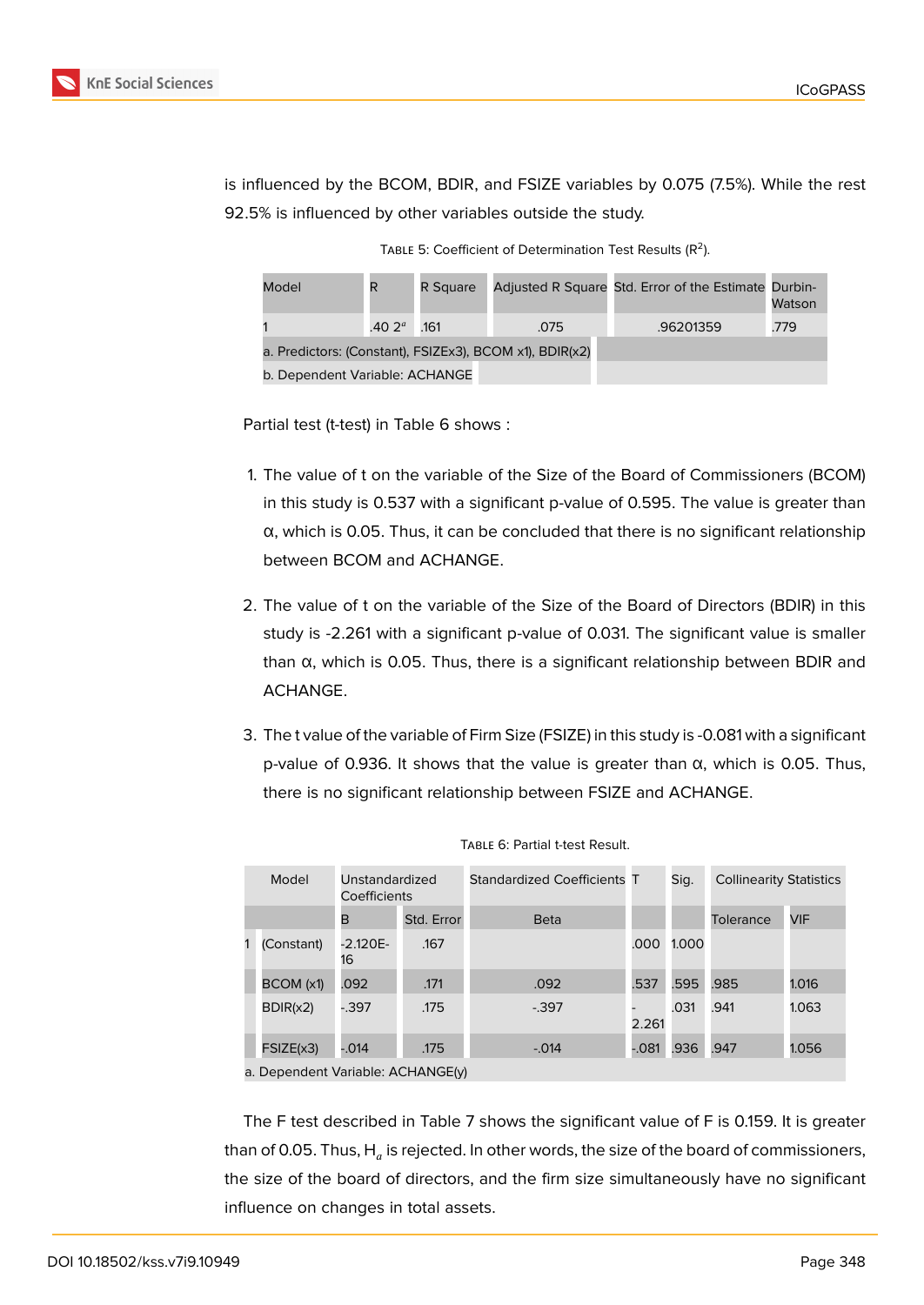| 180LL 7.1 LC3L.   |                       |  |
|-------------------|-----------------------|--|
| Sum of Squares df | Mean<br>$\sim$ $\sim$ |  |

|  | Model                                                    | Sum of Squares df |    | Mean<br>Square |       | Sig.              |
|--|----------------------------------------------------------|-------------------|----|----------------|-------|-------------------|
|  | Regression                                               | 5.161             | 3  | 1.720          | 1.859 | .159 <sup>a</sup> |
|  | Residual                                                 | 26.839            | 29 | .925           |       |                   |
|  | Total                                                    | 32,000            | 32 |                |       |                   |
|  | a. Predictors: (Constant), FSIZE(x3), BCOM(x1), BDIR(x2) |                   |    |                |       |                   |
|  |                                                          |                   |    |                |       |                   |

 $T$ Able  $7: E$  tost.

## **4. Discussion**

The results in this study indicate that the variable of the size of the board of commissioners has no significant influence on corporate financial stability. The more people who work in a company, the more opportunities for job specialization [20]. Each worker will focus more on the field according to his specialization and expertise. It will make increase the opportunities to have more experts with various expertises. However, in this case, increase the number of people on the board of commissio[ners](#page-16-0) there will be more opinions to consider. This will certainly slow down the decision-making process. This is in line with the research conducted by Yermack et al. in [2] that more personnel on the board of commissioners can have a negative impact on company performance. In this case, the increasing number of members of the board of commissioners makes it difficult for the company to create coordination among the bo[ar](#page-14-1)d of commissioners.

On the other side, the existence of distribution or diversity on board members is considered to have an effect on the value of the company [21], but in this study did not trace to the background of the board of commissioners. What is their educational background, experience, and abilities. these variables may give different results to the sample in the company at other times. this means, we also [ne](#page-16-1)ed to pay attention to these various factors as material for a deeper study. Based on research results on varied group behavior will result in innovative business performance and decisions compared to homogeneous teams [21]. This is happen if the diversity is managed properly. In this description, the diverse distribution of the board is expected to have a positive influence on the company's performance which ultimately leads to financial stability. The bigger the spread on the board [me](#page-16-1)mbers can cause more conflict, however such deployment can provide an alternative solution to more diverse problems than homogeneous board members.

The results in this study indicate that the variable size of the board of directors has a significant influence on the corporate financial stability. This is congruent with the results of research from Darmawati et al. in [22] explain that the size of the board of directors

b.Dependent Variable: ACHANGE(y)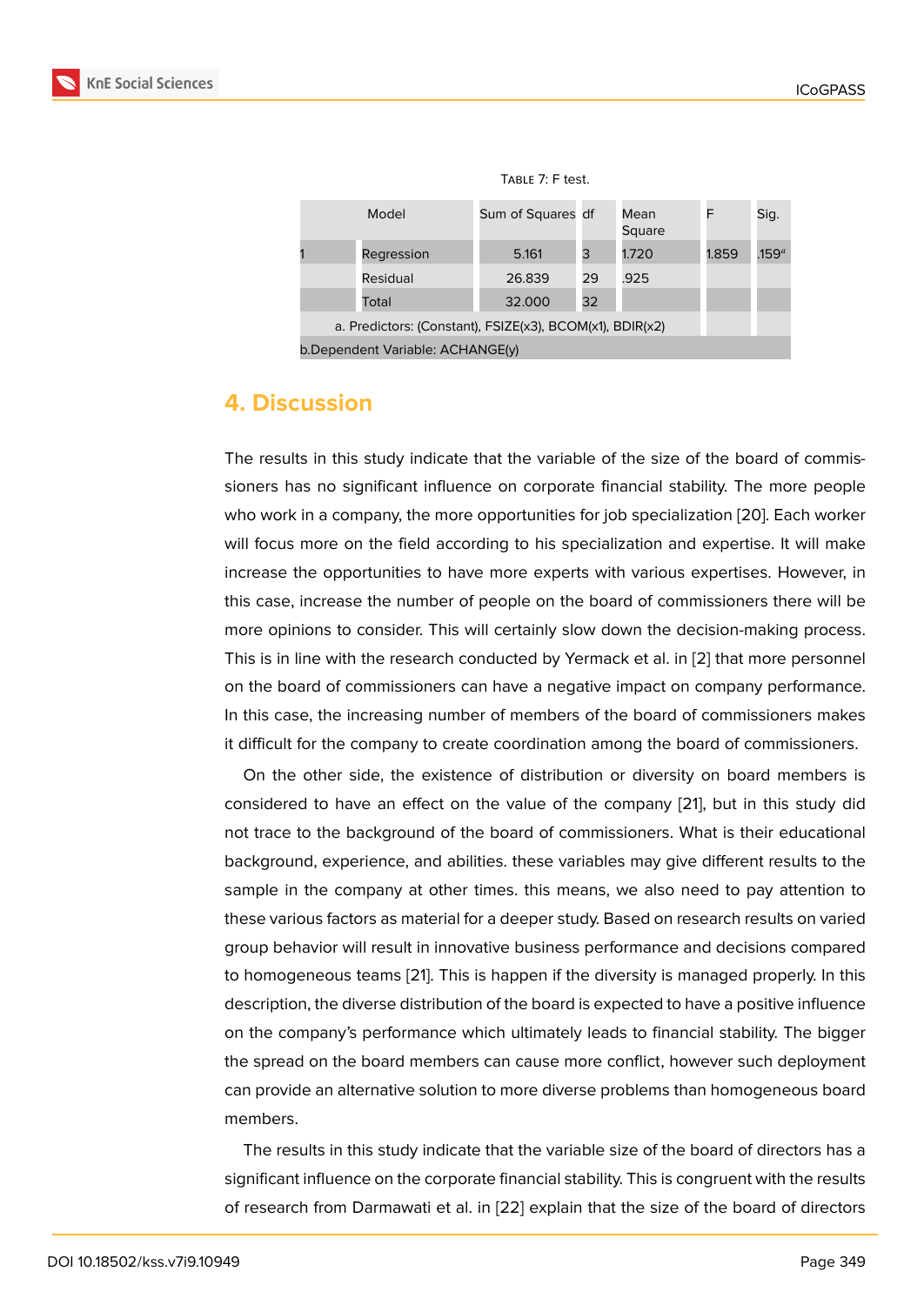influences corporate financial stability. [21] also have the same result that the size of the board of directors have a significant effect on the return on assets of banks. Santoso in [23] confirm that boards of directors in a company have the authority to regulate the running of the company. In another st[ud](#page-16-1)y by Wardhani in [22], the size of the board of directors increases the possibility of financial distress. Quantitative increase in the nu[mb](#page-16-2)er of directors will help the company profit, especially when viewed from the resources dependency. In the other hand, the need to impr[ove](#page-16-3) effective relations with external parties will also have an effect to the increasing need for directors. However, the large number of councils members can lead to long decision making due to difficulties in coordination. however, the amount even the slightest member doesn't necessarily have negative impact on the company. This is due to fewer board members it will be easy and speed up decision making to make time efficient.

The results in this study indicate that the variable of the firm size has no significant influence on corporate financial stability. This confirms research conducted by [24] that company size does not influence corporate financial performance. This is due to the high market capitalization and the growth in book value, followed by an increase in profit. This is due to the large firm size, so the costs incurred by the company also i[ncre](#page-16-4)ase. Therefore, the size of a company has no influence on corporate financial stability.

## **5. Conclusions**

Based on the results of the analysis on the hypothesis formulated in this study, it can be concluded that there is no significant influence of the size of the board of commissioners on the corporate financial stability. the more members of the board of commissioners it turns out that it does not have a significant effect on financial stability. In this study, it is only limited to taking from the number of the board of commissioners, but not to see the diversity of the board, both from their background or managerial ability. On the other hand, there is a significant influence of the size of the board of directors on corporate financial stability. the larger the members of the board of directors will affect financial performance of the company. The larger the members of the board of directors will affect financial performance of the company. The size of the board of directors allows for improving the quality of the company'sdecisions. This is because in decision making does not only focus on one aspect. And this will result in effective decisions that will ultimately improve company's financial performance. There is no significant influence of the firm size on corporate financial stability. Firm size does not have a significant effect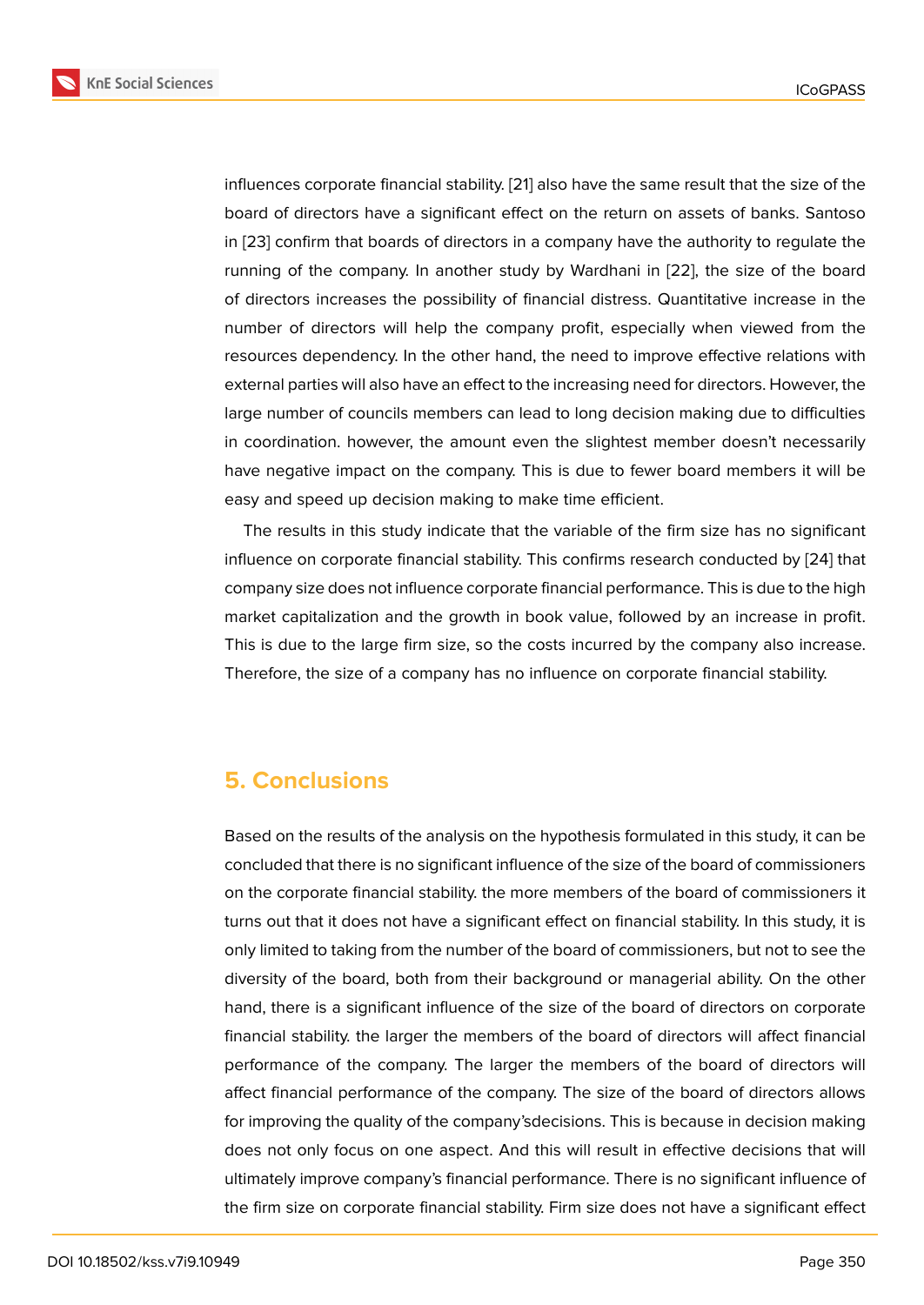

on earnings growth. In this case, companies prefer to maintain rather than increase their ability to generate profits.

From the discussion and conclusions obtained in this study, the researchers provide suggestions for further research that this study used data from JII with a period of 3 years. For further research, it is better to extend the period by more than 3 years and take samples other than companies listed in JII such as BEI, ISSI. This study examined the financial stability of the company using the variable of changes in total assets. Further research is recommended to use ROA, ROE, or so on related to the corporate financial performance. This study used three variables to measure corporate financial stability. Further research is recommended to add more variables in measuring the corporate financial stability to see which variables with more significant influence on corporate financial stability.

## **References**

- <span id="page-14-0"></span>[1] Zarkasyi MW. Good corporate governance pada badan usaha manufaktir, perbankan dan jasa keuangan. Bandung: Alfabeta; 2008.
- <span id="page-14-1"></span>[2] Ferial F. Pengaruh good corporate governance terhadap kinerja keuangan dan efeknya terhadap nilai perusahaan (Studi pada badan usaha milik negara yang terdaftar di bursa efek Indonesia periode 2012-2014). Jurnal Administrasi Bisnis ( JAB). 2016; 33(1). pp 145 – 157.
- <span id="page-14-2"></span>[3] Hardikasari E. Pengaruh penetapan corporate governance terhadap kinerja keuangan pada industri perbankkan yang terdaftar di bursa efek Indonesia (BEI) tahun 2006-2008. Semarang: Fakultas Ekonomi dan Bisnis, Universitas Diponegoro; 2011.
- <span id="page-14-5"></span>[4] Lukas S, Basuki B. The implementation of good corporate governance and its impact on the financial performance of banking industry listed in Idx. The International Journal of Accounting and Business Society. 2015;23(1). pp 47 – 71.
- <span id="page-14-3"></span>[5] Nuryanah, S. & Islam, S. Corporate governance and performance: Evidence from an emerging market. Accounting Research Institute & Faculty of Accountancy and UPENA. Universiti Teknologi MARA, Malaysia. Malaysian Accounting Review. 2011;10 (1). pp 1 - 26.
- <span id="page-14-4"></span>[6] Suhardjanto, D., Alwiyah., Utami, M.E., & Syafrudin, M. Board of commissioners diversity and financial performance: A comparative study of listed mining industry in Indonesia and Pakistan. Review of Integrative Business and Economics Research. 2017;6(1). pp 131 – 142.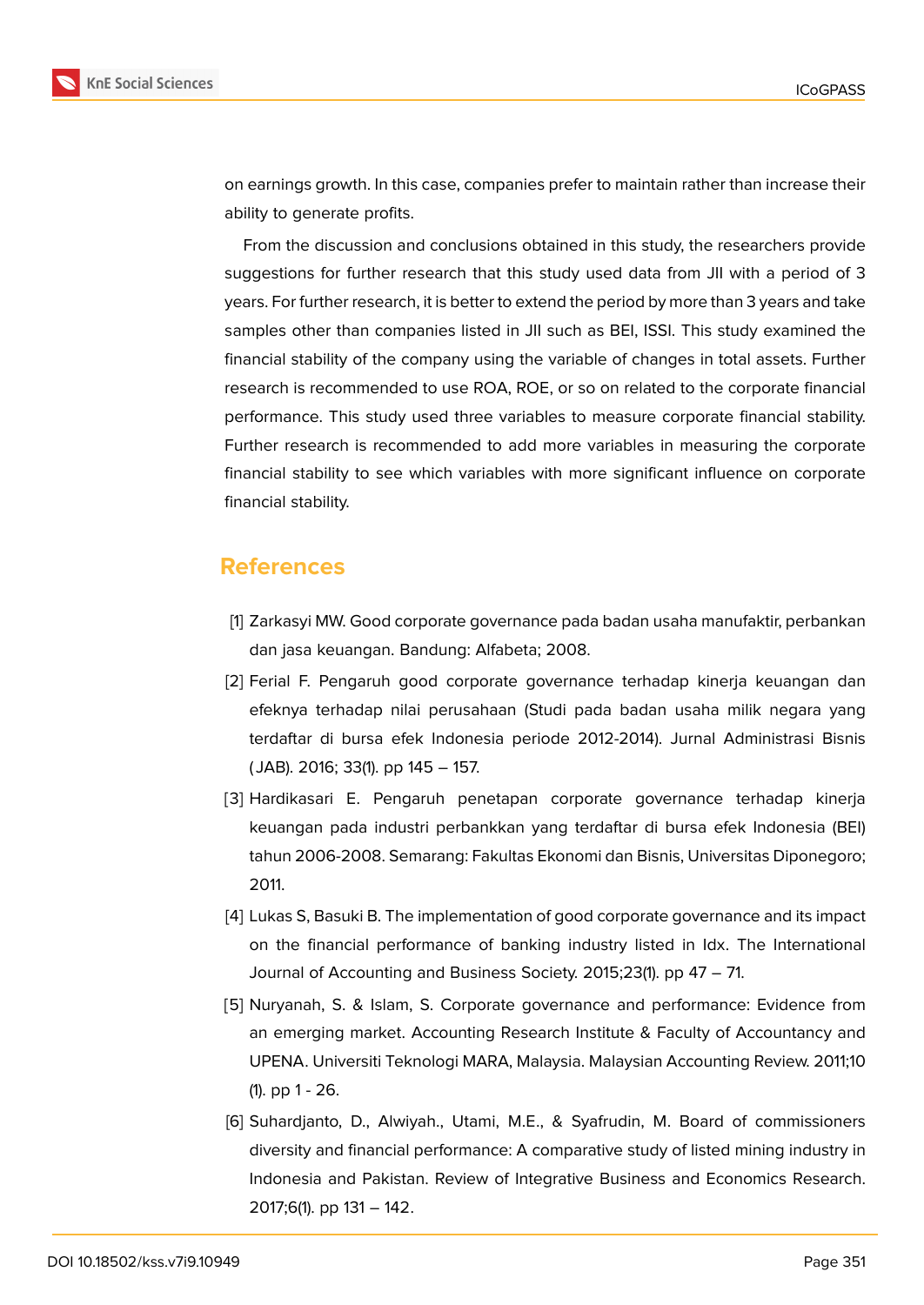

- <span id="page-15-0"></span>[7] Syafi'i, M. R. Credit Risk, Market Risk, Operational Risk and Liquidity Risk on Profitability of Banks in Indonesia. Trikonomika. 2016; 15(2). pp 78- 88.
- <span id="page-15-1"></span>[8] Mong dan Minow M. Corporate governance. Cambridge: Blackwell Business; 2004.
- [9] Sudarsono, D.T.E., Pratiwi C.W. & Suhendra E.S. The internal organization environment's suppporting of good corporate governance enforcement and it's impacr on financial performance. 2006. .Available from: http://appc.snu.ac.kr/files/1039\_paper.pdf
- [10] Nurdin. Analisis pengaruh tata kelola perusahaan yang baik terhadap keunggulan bersaing pada bank perkreditan rakyat. Bandung: Program Studi Manajemen Universitas Islam; 2015. pp 122 – 135.
- [11] OECD. OECD corporate governance principles. France: OEC; 2004. Available from: http://www.oecd.org/dataoecd/32/18/31557724.pdf
- <span id="page-15-2"></span>[12] Puhuja B. Linkage between the quality of corporate governance and firm performance: Indian evidance. International Journal of Businness & Information Research. 2011;1(1). pp 132 – 145.
- <span id="page-15-4"></span>[13] Sukandar, PP, & Rahardja, R. The Influence of the Size of the Board of Directors and the Board of Commissioners and the Size of the Company on the Company's Financial Performance (Empirical Study of Manufacturing Companies in the Consumer Good Sector Listed on the IDX in 2010-2012). Diponegoro Journal of Accounting. 2014: 0. pp 689-695
- <span id="page-15-3"></span>[14] Suwardjono. Teori akuntansi: Perekayasaan laporan keuangan. Yogyakarta: BPFE; 2014.
- <span id="page-15-5"></span>[15] Perdana R. Pengaruh firm size, leverage, good corporate governance dan profitabilitas terhadap earning management (Studi pada perusahaan manufaktur yang terdaftar di bursa efek Indonesia periode 2007-2010) [Skripsi]. Bandung: Universitas Widayatama; 2012.
- <span id="page-15-6"></span>[16] Meiryani. Mechanism of good corporate governance, earnings management on financial performance in banks listed in Indonesia Stock Exchange using path analysis. Australian Journal of Basic and Applied. Australian Journal of Basic and Applied Sciences. 2015;9(23):573-584.
- <span id="page-15-7"></span>[17] Gadanec J. Measures of financial stability. BIS Ivring Fisher Commite Bulletin. 2008; 31. pp 365 – 380.
- <span id="page-15-8"></span>[18] Sutedi A. Good corporate governance. Jakarta: Sinar Grafika; 2011.
- <span id="page-15-9"></span>[19] Sekaran U. Research method for business: A skill buiding approach. New York: John Wileyand Sons, Inc; 2003.